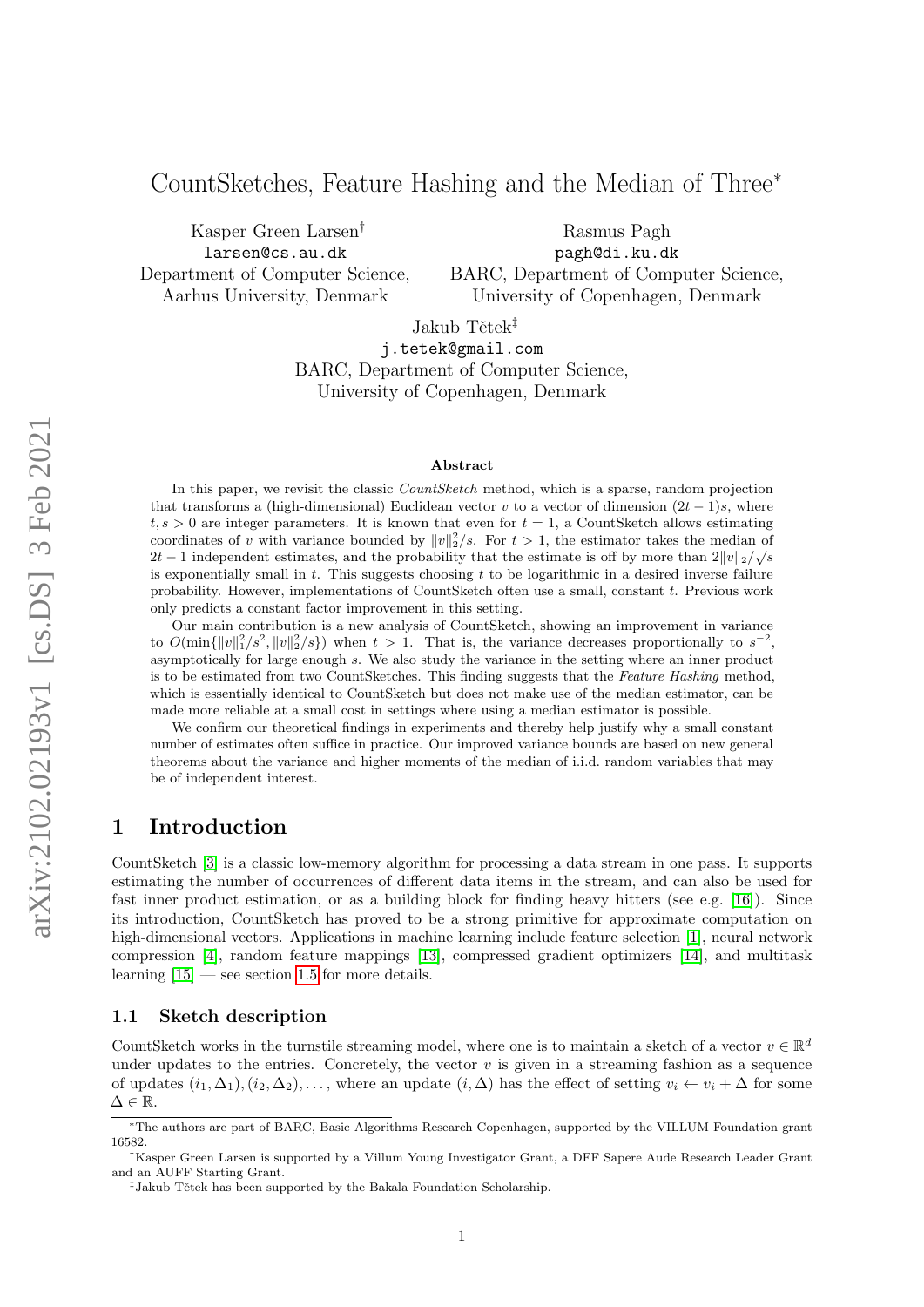<span id="page-1-1"></span>

Figure 1: Variance plot of frequency estimation (point queries) for CountSketch with  $t = 1$  and  $t = 2$ , run on a one-hot vector v with a single nonzero coordinate  $v_i = 1$ . The first figure shows that the variances behave linearly on a log-log plot, suggesting that the variances decrease polynomially with the number of columns s. The second plot shows variance multiplied by s. CountSketch with  $t = 1$  becomes near-constant, suggesting that its variance grows as  $1/s$ . The third plot shows variance multiplied by  $s^2$ and suggests that the variance for  $t = 2$  grows roughly as  $1/s<sup>2</sup>$ .

The sketch can be stored as a matrix A with  $2t - 1$  rows and s columns — alternatively viewed as a vector of dimension  $(2t-1)s$ . Updates to the sketch are defined by hash functions  $h_1, \ldots, h_{2t-1}$  and  $g_1, \ldots, g_{2t-1}$ . To initialize an empty CountSketch, we pick a 2-wise independent hash function  $h_i : [d] \to [s]$ mapping entries in v to columns of A, and a 2-wise independent hash function  $g_i : [d] \to \{-1,1\}$  mapping entries in v to a random sign, each for row  $i \in [2t-1]$  $i \in [2t-1]$  $i \in [2t-1]$ .<sup>1</sup>. To process the update  $(j, \Delta)$  the update algorithm sets  $A_{i,h_i(j)} \leftarrow A_{i,h_i(j)} + g_i(j) \Delta$  for  $i = 1,\ldots,2t-1$ . Thus entry k of the *i*th row of A contains the sum of all coordinates  $v_j$  such that  $h_i(j) = k$ , with each such coordinate  $v_j$  multiplied by a random sign  $g_i(j)$ .

#### 1.2 Frequency estimation

A frequency estimation query (a.k.a. point query) asks to return an estimate of an entry  $v_i$ . CountSketch supports such queries by returning the median of  $\{g_i(j)A_{i,h_i(j)}\}_{i=1}^{2t-1}$ . The classic analysis of CountSketch shows that for each row i of A and entry  $v_j$ , the estimate  $\hat{v}_j^i = g_i(j)A_{i,h_i(j)}$  has expectation  $v_j$  and variance at most  $||v||_2^2/s$ . Using Chebyshev's inequality, this implies that  $Pr[|v_j^i - v_j| \ge 2||v||_2/\sqrt{s}] \le 1/4$ . This is often boosted to a high probability bound by taking the median  $\hat{v}_j$  of the 2t – 1 row estimates This is often boosted to a high probability bound by taking the inedian  $v_j$  of the  $2t-1$  fow estimates  $\hat{v}_j^1, \ldots, \hat{v}_j^{2t-1}$  and using a Chernoff bound to conclude that  $\Pr[\hat{v}_j - v_j] \ge 2||v||_2/\sqrt{s}] \le \exp(-\Omega(t))$ . A similar, but less common, analysis based on Markov's inequality can also be used to give a bound based on the  $\ell_1$  norm of v. More concretely, it can be shown that  $\mathbb{E}[|\hat{v}_j^i - v_j|] \le ||v||_1/s$ . This can again be combined with the Chernoff bound to conclude that  $Pr[|\hat{v}_j - v_j| \ge 4||v||_1/s] \le \exp(-\Omega(t))$ . This latter bound has a better dependency on the number of columns (and hence space usage) but potentially a worse dependency on v as  $||v||_1 \ge ||v||_2$  for all v ( $||v||_1$  and  $||v||_2$  are close when v consists of a few large non-zero entries).

Both of the above bounds suggest using a value of t that is logarithmic in the desired failure probability. However, practitioners rarely use more than a small constant number of rows, such as 3 or 5  $(t = 2, 3)$ rows. Based on the classic analysis of CountSketch, this only changes the failure probability by a constant factor and has no asymptotic benefits. Nonetheless, we show in experiments (in Section [4\)](#page-8-0) that already 3 rows seems to have a profound impact on the variance of the estimates. The result of one experiment is seen in Figure [1.](#page-1-1) Here the ratio between the variance with 1 and 3 rows is more than 200 when using  $s = 512$  columns.

We explain these observations through new theoretical insights about CountSketch. Concretely, we prove:

<span id="page-1-2"></span>**Theorem 1.** CountSketch with  $t = 2$  (3 rows) satisfies  $\mathbb{E}[(\hat{v}_j - v_j)^2] \le \min\{3||v||_1^2/s^2, ||v||_2^2/s\}.$ 

The new contribution in Theorem [1](#page-1-2) is the bound in terms of  $||v||_1$ . Quite interestingly, the bound in terms of  $||v||_1$  is not true if using just a single row. To see this, consider any vector v with a single non-zero entry  $v_i$ . The estimate for any other entry  $v_j$  then equals 0 with probability  $1 - 1/s$   $(h(i) \neq h(j))$ and it equals  $v_i g(i) g(j)$  with probability 1/s. One therefore has  $\mathbb{E}[(\hat{v}_j - v_j)^2] = v_i^2/s = ||v||_1^2/s$ . This shows that using just three rows instead of a single row effectively reduces the variance of CountSketch by a factor s in terms of  $||v||_1$ . We find this new insight into one of the most fundamental sketching

<span id="page-1-0"></span> $1A$  k-wise independent hash function has independent and uniform random hash values when restricted to any set of up to  $k$  keys.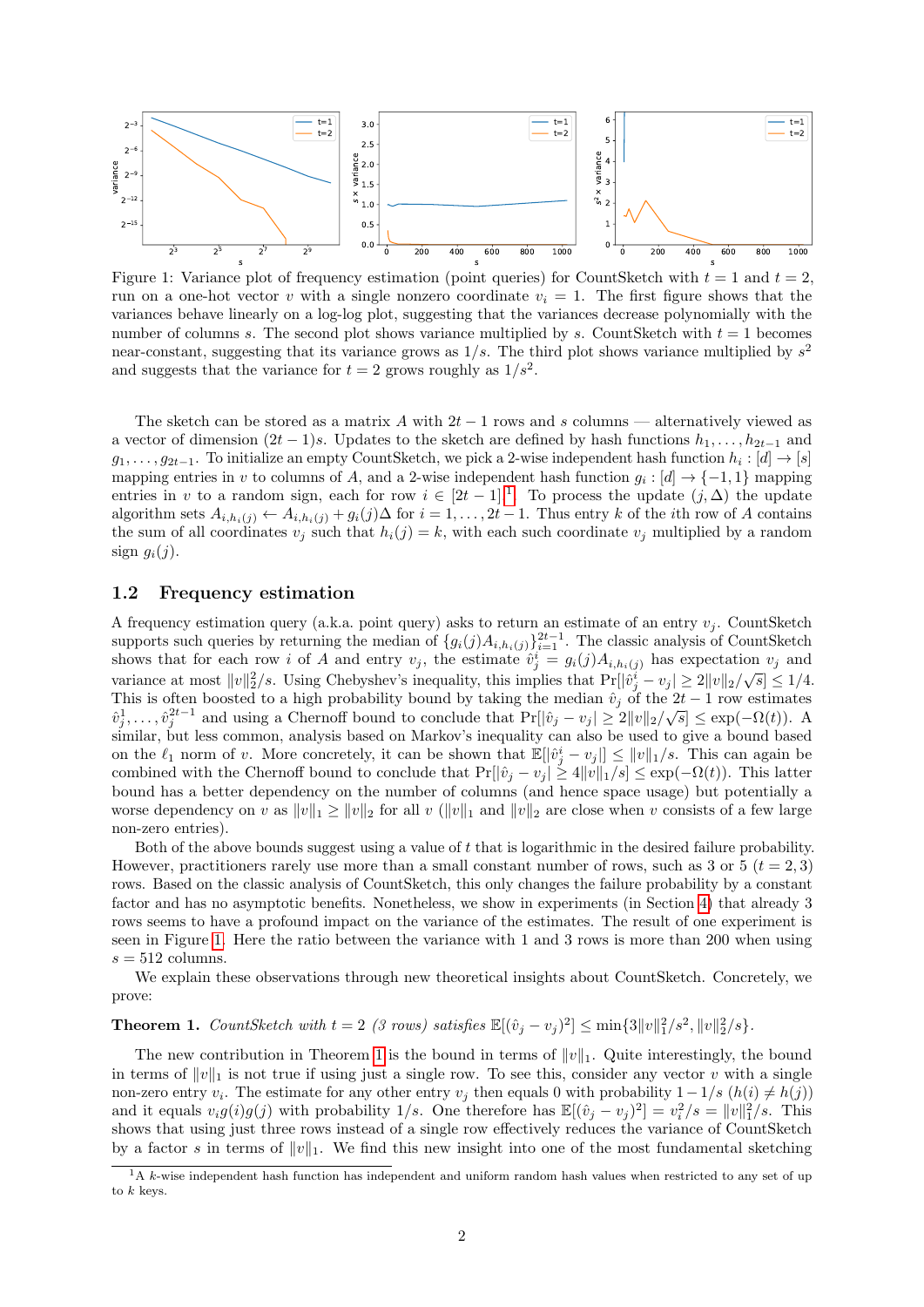techniques surprising. We also show that taking the median of three asymptotically reduces the fourth moment of the error in terms of  $||v||_2$ :

# <span id="page-2-0"></span>**Theorem 2.** CountSketch with  $t = 2$  (3 rows) satisfies  $\mathbb{E}[(\hat{v}_j - v_j)^4] \leq 3||v||_2^4/s^2$ .

Moreover, we show that this bound is asymptotically optimal. If we consider the same example as above with a vector v with just a single non-zero entry  $v_i$ , we again see that when estimating any  $v_j$  with  $j \neq i$  we have  $\mathbb{E}[(\hat{v}_j - v_j)^4] = v_i^4/s = ||v||_2^4/s$ . Thus using  $t = 2$  (3 rows) rather than  $t = 1$  (1 row) reduces the fourth moment by a factor s in terms of  $||v||_2$ . We find it quite remarkable that a constant factor increase in the number of rows increases the utilization of the number of columns by a linear factor both in terms of the variance as a function of  $||v||_1$  and the fourth moment as a function of  $||v||_2$ . Combined with our experiments, this strongly suggest that one should always use at least 3 rows in practice. We extend our results to any  $t$  and show:

<span id="page-2-1"></span>**Theorem 3.** CountSketch with median of  $2t - 1$  rows satisfies  $\mathbb{E}[|\hat{v}_j - v_j|^t] \leq 2^{2t-1} ||v||_1^t / s^t$  and  $\mathbb{E}[(\hat{v}_j |v_j|^{2t} \leq 2^{2t-1} \|v\|_2^{2t} / s^t.$ 

Thus we can bound the tth moment optimally (up to the  $2^{2t-1}$  factor) in terms of  $||v||_1$  and similarly for the 2t-th moment in terms of  $||v||_2$ .

#### 1.3 Inner product estimation

Another use case of CountSketch is in fast inner product estimation. Concretely, given two vectors  $v, w \in \mathbb{R}^d$ , if one builds a CountSketch on both vectors using the same random hash functions  $h_1, \ldots, h_{2t-1}$ and  $g_1, \ldots, g_{2t-1}$  (i.e. the same seeds), then one can quickly estimate  $\langle v, w \rangle$  from the two sketches. More precisely, let  $A^v$  and  $A^w$  denote the matrices constructed for v and w, respectively. For any row i, the inner product  $\langle A_i^v, A_i^w \rangle = \sum_{j=1}^s A_{i,j}^v A_{i,j}^w$  is an unbiased estimator of  $\langle v, w \rangle$ . Moreover, one can show that  $\mathbb{E}[(\langle A_i^v, A_i^w \rangle - \langle v, w \rangle)^2] \leq 2\|\nu\|_2^2 \|w\|_2^2/s$  if we replace g by a 4-wise independent hash function (rather than just 2-wise). Combining this with Chebyshev's inequality yields

$$
\Pr[|\langle A_i^v, A_i^w \rangle - \langle v, w \rangle| > (2\sqrt{2}) ||v||_2 ||w||_2/\sqrt{s}] < 1/4.
$$

Finally, as with frequency estimation (point queries), one can take the median over the  $2t - 1$  row estimates and apply a Chernoff bound to guarantee that the final estimate, denote it  $X$ , satisfies

$$
\Pr[|X - \langle v, w \rangle| > (2\sqrt{2}) ||v||_2 ||w||_2 / \sqrt{s}] < \exp(-\Omega(t)).
$$

CountSketch with just a single row,  $t = 1$ , is in fact identical to the popular *feature hashing* scheme [\[15\]](#page-13-5). Previous work has not shown any asymptotic benefits of taking the median of a small constant number of rows, using e.g.  $t = 2$  or  $t = 3$ . Our contribution is new bounds on the variance of such inner product estimates:

<span id="page-2-2"></span>**Theorem 4.** For two vectors  $v, w \in \mathbb{R}^d$ , let  $A^v$  and  $A^w$  denote the two matrices representing a CountSketch of the two vectors when using the same random hash functions, where the  $g_i$  are 4-wise independent. Let X denote the median of  $\langle A_i^v, A_i^w \rangle$  over rows  $i = 1, ..., 2t - 1$ . Then CountSketch with  $t = 2$  satisfies

$$
\mathbb{E}[(X - \langle v, w \rangle)^2] \le \min\{3\|v\|_1^2 \|w\|_1^2 / s^2, 2\|v\|_2^2 \|w\|_2^2 / s\},\
$$

and for  $t > 1$ :

$$
\mathbb{E}[|X - \langle v, w \rangle|^t] \le 2^{2t-1} ||v||_1^t ||w||_1^t / s^t, \text{ and}
$$
  

$$
\mathbb{E}[(X - \langle v, w \rangle)^{2t}] \le 4^{2t-1} ||v||_2^{2t} ||w||_2^{2t} / s^t.
$$

We note that the bounds in terms of  $||v||_1^2$  and  $||w||_1^2$  can be shown only assuming 2-wise independence of the  $g_i$ . As with frequency estimation queries, a simple example demonstrates that the variance bound in terms of  $||v||_1^2 ||w||_1^2$  is false for  $t = 1$ . Concretely, let v have a single coordinate  $v_i$  that is non-zero and let w have a single coordinate  $w_i$  with  $i \neq i$  that is non-zero. Then  $\langle v, w \rangle = 0$ , yet the probability that  $v_i$ and  $w_j$  hash to the same entry is 1/s. In that case, the estimate is either  $v_iw_j = ||v||_1 ||w||_1$  or  $-v_iw_j$ . This implies that  $\mathbb{E}[(X - \langle v, w \rangle)^2] = ||v||_1^2 ||w||_1^2 / s$ , i.e. a factor s worse than the guarantees with three rows.

We have also performed experiments estimating the variance on real-world data sets, see Section [4.](#page-10-0) When s is large enough (so that  $||v||_1^2 ||w||_1^2 / s^2$  becomes the smallest term), these experiments support our theoretical findings as with the frequency estimation queries.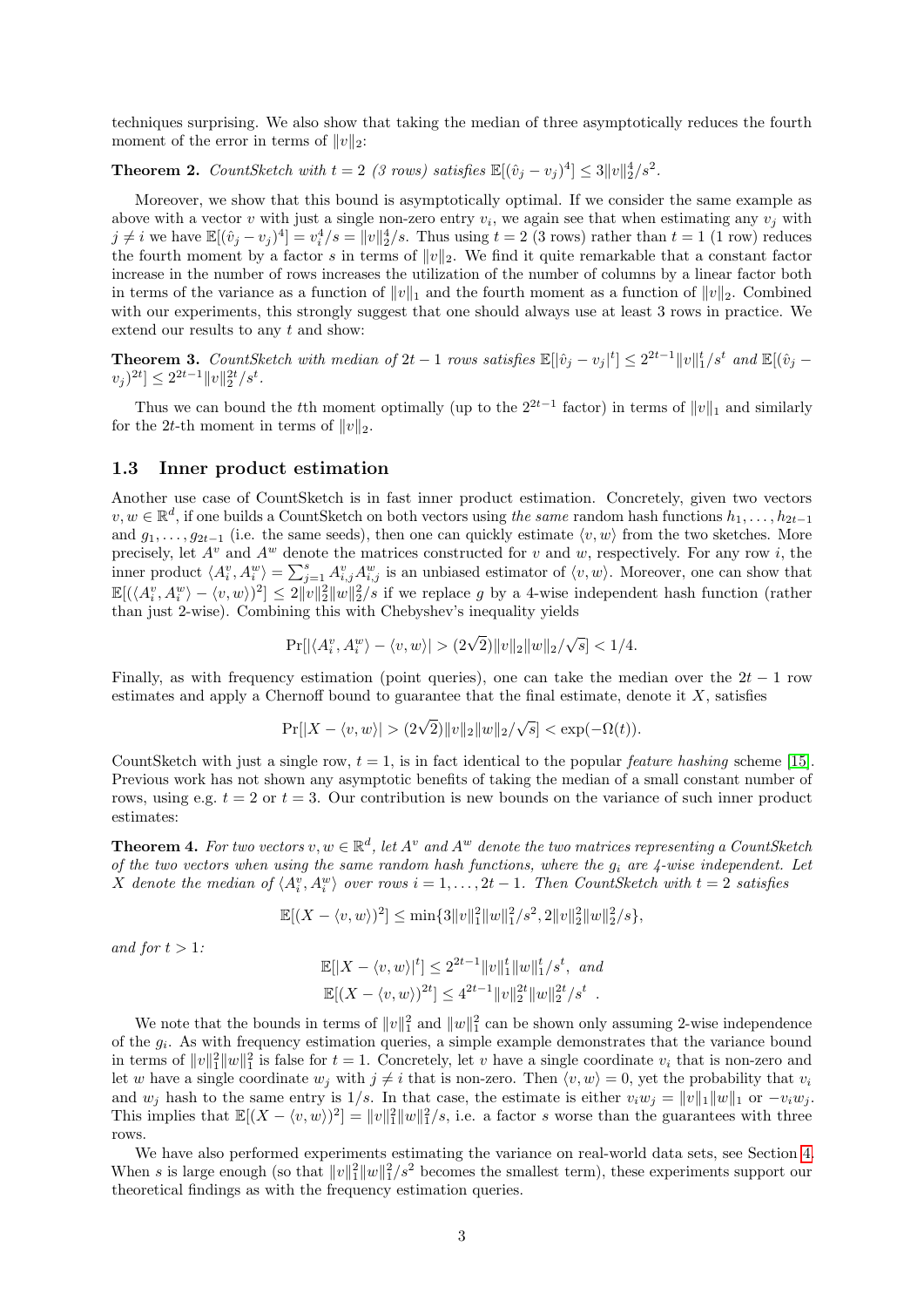Discussion. Similarly to the frequency estimation queries, our new theoretical bounds and supporting experiments strongly advocates taking the median of at least 3 rows when using CountSketch for inner product estimation. Equivalently, when using feature hashing for inner product estimation, one should take the median of at least 3 independent instantiations. This reduces the variance by a linear factor in the number of columns/coordinates of the sketch. We remark that taking the median might not be allowed in all applications. For instance, when using CountSketch/feature hashing as preprocessing for Support Vector Machines, using one row corresponds to a kernel function, while this is not the case when taking the median of multiple row estimates. The median of three can thus not be directly used in this setting.

#### 1.4 New bounds on moments of the median

We prove our new variance and moment bounds for CountSketch by showing general theorems relating moments of the median of i.i.d. random variables to smaller moments of the individual random variables. These new bounds are very natural and should have applications besides in CountSketch. Moreover, we show that they are asymptotically optimal.

<span id="page-3-1"></span>**Theorem 5.** Let  $X_1, \dots, X_{2t-1}$  be  $2t-1$  *i.i.d.* real valued random variables and let Y denote their median. For all positive integers q it holds that

$$
\mathbb{E}[|Y - \mathbb{E}[X_1]|^{tq}] \leq {2t-1 \choose t} \cdot \mathbb{E}[|X_1 - \mathbb{E}[X_1]|^{q}]^t.
$$

In particular,  $\mathbb{E}[|Y - \mathbb{E}[X_1]|^{tq}] \leq 2^{2t-1} \cdot \mathbb{E}[|X_1 - \mathbb{E}[X_1]|^{q}]^t$ .

In many data science applications, the  $X_i$  would be unbiased estimators of some desirable function of a data set, such as e.g. the coordinate  $v_i$  in a vector v. Theorem [5](#page-3-1) thus gives a bound on the  $tq$ -th moment of the estimation error of the median Y in terms of just the  $q$ -th moment of a single variable. We remark that the median of  $2t - 1$  unbiased estimators is not necessarily itself an unbiased estimator, thus the bound on  $\mathbb{E}[(Y - \mathbb{E}[X_1])^{tq}]$  is much more desirable than a bound on e.g.  $\mathbb{E}[(Y - \mathbb{E}[Y])^{tq}]$  as the mean of Y might be tricky to prove an exact bound for. However, one can, in fact, derive a bound on the variance of Y itself (on  $\mathbb{E}[(Y - \mathbb{E}[Y])^2]$  directly from Theorem [5:](#page-3-1)

Corollary 1. Let  $X_1, X_2, X_3$  be i.i.d. real valued random variables and let Y denote their median. Then

$$
Var(Y) \le \mathbb{E}[(Y - \mathbb{E}[X_1])^2] \le 3 \cdot \mathbb{E}[|X_1 - \mathbb{E}[X_1]|]^2.
$$

*Proof.* From Theorem [5](#page-3-1) with  $q = 1$  we have

$$
\mathbb{E}[(Y-\mathbb{E}[X_1])^2] \leq 3 \cdot \mathbb{E}[|X_1-\mathbb{E}[X_1]|]^2.
$$

Moreover, the minimizing value  $\mu$  for the function  $\mu \mapsto \mathbb{E}[(Y-\mu)^2]$  is the mean  $\mu = \mathbb{E}[Y]$ . Therefore we have  $\text{Var}(Y) = \mathbb{E}[(Y - \mathbb{E}[Y])^2] \leq \mathbb{E}[(Y - \mathbb{E}[X_1])^2] \leq 3 \cdot \mathbb{E}[|X_1 - \mathbb{E}[X_1]|]^2$ .  $\Box$ 

In this paper, we mainly consider the case  $t = 2$  with 3 rows — or equivalently 3 i.i.d. random variables.

#### <span id="page-3-0"></span>1.5 Related work

CountSketch was originally proposed in [\[3\]](#page-13-0) as a method for finding heavy hitters (i.e., frequently occurring elements) in a data stream. Though there are better methods for finding heavy hitters in insertion-only data streams, CountSketch has the advantage that it is a linear sketch, meaning that sketches can be subtracted to form a sketch of the difference of two vectors. It is known to be space-optimal for the problem of finding approximate  $L_p$  heavy hitters in the turnstile streaming model, where both positive and negative frequency updates are possible [\[10\]](#page-13-6).

Analysis by Minton and Price. An improved analysis of the error distribution of CountSketch was given in [\[12\]](#page-13-7), building on work of [\[10\]](#page-13-6). The analysis gives non-trivial bounds only when t is a sufficiently large (unspecified) constant, and the exposition focuses on the case  $t = \Theta(\log n)$ , where n is the dimension of the vector v. Their stated error bounds are incomparable to ours since they are expressed in terms of (residual)  $L_2$  norm of v.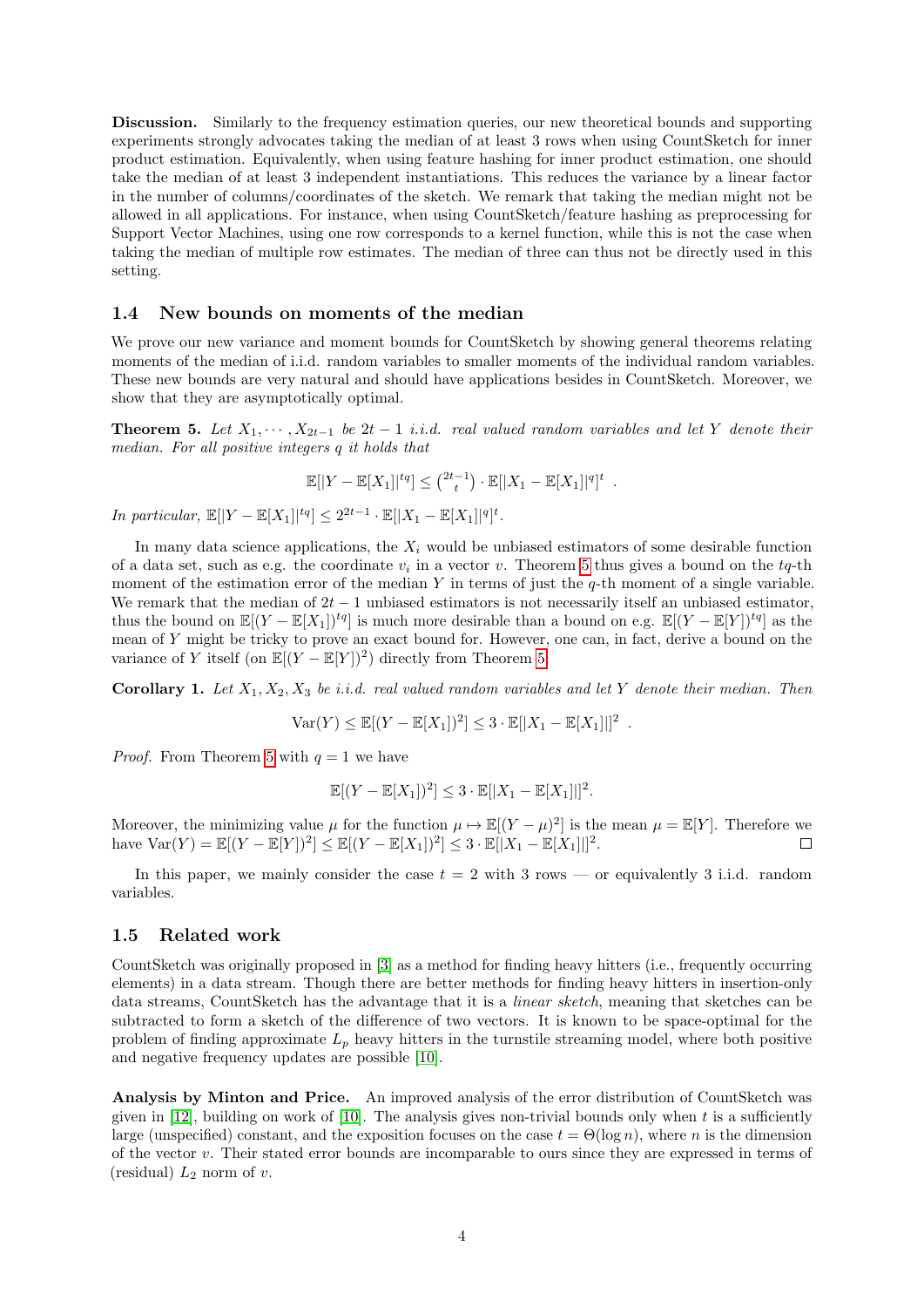The reader may wonder if it is possible to derive our results from the analysis in [\[12\]](#page-13-7). Their error bound for CountSketch based on  $||v_{\overline{k}}||_2$ , where  $||v_{\overline{k}}||_2$  is v with the largest k entries set to 0. More concretely, it is shown that for a single row of CountSketch, it holds that  $Pr[(\hat{v}_j^i - v_j)^2 > c_0 || v_{\overline{[c_1 s]}}||_2^2/s] < 1/4$  for some constants  $c_0, c_1$ . The crucial observation is that all entries of  $v_{\overline{c_1s}}$  are bounded by  $||v||_1/(c_1s)$  and therefore one has  $||v_{[\overline{c_1s}]}||_2^2 = O(||v||_1 ||v||_1/s)$ . Inserting this gives  $Pr[(\hat{v}_j^i - v_j)^2 > c_2 ||v||_1^2/s^2] < 1/4$  and this may be combined with Chernoff bounds to give high probability bounds for the median of multiple rows in terms of  $||v||_1$ . Already with one row, this looks similar to our bound on the variance of the median of 3 rows (Theorem [1\)](#page-1-2) which stated that  $\mathbb{E}[(\hat{v}_j - v_j)^2] \leq 3||v||_1^2/s^2$ . However, as our counterexample above suggests, there is no way of extending the ideas of [\[12\]](#page-13-7) to prove  $\mathbb{E}[(\hat{v}_j^i - v_j)^2] = O(||v||_1^2/s^2)$  as it is simply false for  $t = 1$ . Indeed the way [\[12\]](#page-13-7) proves their bound is by analysing the  $c_1s$  largest entries separately from the remaining entries, bounding  $\mathbb{E}[(\hat{v}_j^i - v_j)^2]$  only for the small entries in  $v_{[\overline{c_1 s}]}$ . Thus our new variance bounds do not follow from their work.

The experiments in  $[12]$  focus on the setting where t is relatively large, with 20 or 50 rows, i.e., about an order of magnitude larger space usage that we have for  $t = 2$ .

Dimension reduction. CountSketch can be used as a *dimensionality reduction* technique that is simpler and more computationally efficient than the classical Johnson-Lindenstrauss embedding [\[9\]](#page-13-8). In this setting there is no estimator, the sketch vector is simply considered a vector in ts dimensions. Generalized versions of CountSketch have been shown to yield a time-accuracy trade-off [\[6,](#page-13-9) [11\]](#page-13-10).

In machine learning, a variant of CountSketch, now known as *feature hashing*, was independently introduced in [\[15\]](#page-13-5), focusing on applications in multitask learning. Feature hashing reduces variance in a slightly different way than CountSketch, by initially increasing the dimension of the input vector by a factor t in a way that preserves  $L_2$  distances exactly but reduces the  $L_{\infty}$  norm of vectors by a factor  $\sqrt{t}$ . In [\[4\]](#page-13-2), CountSketch/feature hashing was wired into the architecture of a neural network in order to reduce the number of model parameters (without the use of medians). CountSketch has also been used in the construction of random feature mappings [\[13,](#page-13-3) [2\]](#page-12-1), which can be seen as dimension-reduced versions of explicit feature maps.

Further machine learning applications. CountSketch, with the median estimator, has been used in several machine learning applications. In [\[1\]](#page-12-0), CountSketch was used with  $t = 2$  (3 rows) for large-scale feature selection. In [\[14\]](#page-13-4), CountSketch was used for compressing gradient optimizers in stochastic gradient descent. The related *count-min* sketch [\[5\]](#page-13-11), which is the special case of CountSketch where we fix  $s(x) = 1$ . is a popular choice in applications where vectors have non-negative entries. The count-min estimator takes advantage of non-negativity by taking the minimum of  $t$  estimates, and the error distribution can be analyzed in terms of the  $L_1$  norm of v. We note that a count-min sketch with a fully random hash function can be used to simulate a CountSketch with s/2 entries computing the pairwise difference of entries whose index differ in the last bit (effectively using the least significant bit as the hash function s).

## 2 Moments of the Median

In this section, we prove our new inequalities for moments of the median. We in fact prove a more general theorem for the median of  $2t - 1$  i.i.d. random variables. We first state and proof an integral inequality which the proof of the theorem relies on.

<span id="page-4-1"></span>**Lemma 1.** Let  $f : \mathbb{R}^+ \to \mathbb{R}^+$  be a non-increasing function and let t be a positive integer. Then

<span id="page-4-0"></span>
$$
\int_0^\infty f(\sqrt[x]{x})^t dx \le \left(\int_0^\infty f(x) dx\right)^t.
$$

Proof. Since the function is non-increasing, it is measurable. Moreover, since it is non-negative, the integrals are defined (possibly equal to  $+\infty$ ). We have:

$$
\left(\int_0^\infty f(x)dx\right)^t
$$
  
= 
$$
\int_0^\infty \cdots \int_0^\infty \prod_{i=1}^t f(x_i)dx_1 \dots dx_t
$$
  
= 
$$
t! \int_0^\infty \int_0^{x_t} \cdots \int_0^{x_2} \prod_{i=1}^t f(x_i)dx_1 \dots dx_t
$$
 (1)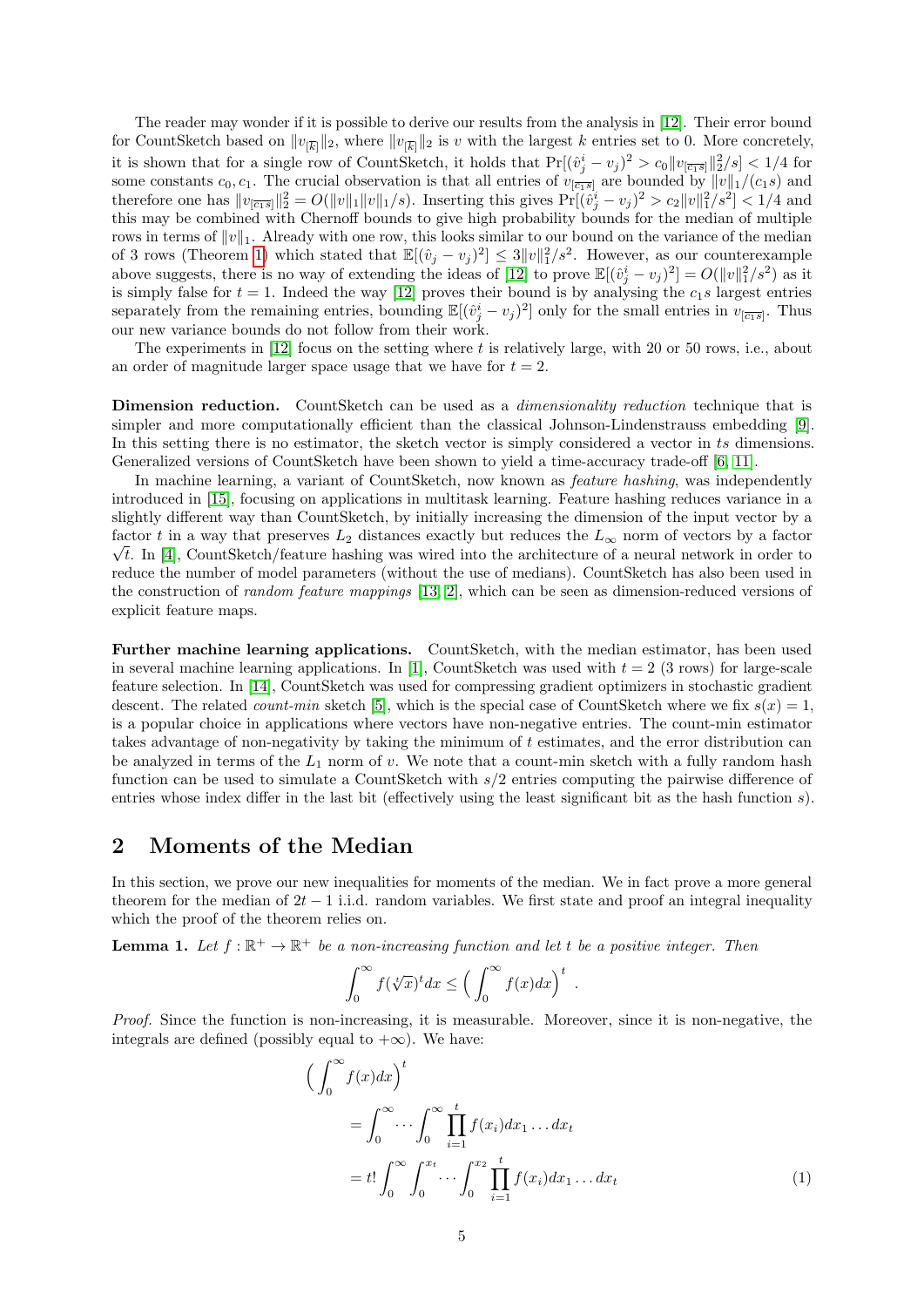<span id="page-5-0"></span>
$$
\geq t! \int_0^\infty \int_0^{x_t} \cdots \int_0^{x_2} f(x_t)^t dx_1 \dots dx_t
$$
\n
$$
(2)
$$

<span id="page-5-1"></span>
$$
= t! \int_0^{\infty} f(x_t)^t \int_0^{x_t} \cdots \int_0^{x_2} 1 dx_1 \dots dx_t
$$
  
\n
$$
= t! \int_0^{\infty} f(x_t)^t \frac{x_t^{t-1}}{(t-1)!} dx_t
$$
  
\n
$$
= \int_0^{\infty} f(x)^t tx^{t-1} dx = \int_0^{\infty} f(\sqrt[t]{x})^t dx .
$$
\n(3)

The integral in [\(1\)](#page-4-0) is exactly over the set  $0 \le x_1 \le x_2 \le \cdots \le x_t$ . There are t! such sets, each determined by an ordering of the variables. Since  $\prod_{i=1}^{t}$  is a symmetric function (by comutativity) it integrates to the same value over each of these sets. Moreover, these sets partition the set  $[0,\infty)^t$  (up to a set of measure 0 corresponding to when two variables are equal). Since we have a partition into t! sets and the integral over each set from the partition is the same, the integral over each set is a t!-fraction of the integral over the whole space, and [\(1\)](#page-4-0) holds. [\(2\)](#page-5-0) holds because f is non-increasing and  $x_1 \leq x_2, \cdots, x_t$ . [\(3\)](#page-5-1) holds because the inner integrals correspond to the volume of the  $t - 1$ -dimensional ordered simplex scaled by a factor of  $x_t$  and the volume of  $t-1$ -dimensional ordered simplex is  $\frac{1}{(t-1)!}$  (this holds by symmetry, and can be argued the same way as [\(1\)](#page-4-0)). The final equality holds by substituting  $x = x<sup>t</sup>$ .

Restatement of Theorem [5.](#page-3-1) Let  $X_1, \cdots, X_{2t-1}$  be  $2t-1$  i.i.d. real valued random variables and let Y denote their median. For all positive integers q it holds that

$$
\mathbb{E}[|Y - \mathbb{E}[X_1]|^{tq}] \leq {2t-1 \choose t} \cdot \mathbb{E}[|X_1 - \mathbb{E}[X_1]|^{q}]^t.
$$

In particular,  $\mathbb{E}[|Y - \mathbb{E}[X_1]|^{tq}] \leq 2^{2t-1} \cdot \mathbb{E}[|X_1 - \mathbb{E}[X_1]|^{q}]^t$ .

*Proof.* Notice that since Y is the median of  $X_1, \ldots, X_{2t-1}$  and the  $X_i$ 's have the same mean, we can only have  $|Y - \mathbb{E}[X_1]|^{tq} \geq x$  when at least t variables  $X_i$  have  $|X_i - \mathbb{E}[X_i]|^{tq} \geq x$ . There are  $\binom{2t-1}{t}$  choices for such t variables, so by the union bound, independence and identical distribution of the  $X_i$ 's, we have for any  $x$  that:

$$
\Pr[|Y - \mathbb{E}[X_1]|^{tq} \ge x] \le {2t-1 \choose t} \Pr[|X_1 - \mathbb{E}[X_1]|^{tq} \ge x]^t.
$$

We can thus bound  $\mathbb{E}[|Y - \mathbb{E}[X_1]|^{tq}]$  as:

$$
\mathbb{E}[|Y - \mathbb{E}[X_1]|^{tq}]
$$
\n
$$
= \int_0^\infty \Pr[|Y - \mathbb{E}[X_1]|^{tq} \ge x] dx
$$
\n
$$
\leq {2t-1 \choose t} \int_0^\infty \Pr[|X_1 - \mathbb{E}[X_1]|^{tq} \ge x]^t dx
$$
\n
$$
= {2t-1 \choose t} \int_0^\infty \Pr[|X_1 - \mathbb{E}[X_1]|^q \ge \sqrt[t]{x}]^t dx
$$
\n
$$
\leq {2t-1 \choose t} \Big(\int_0^\infty \Pr[|X_1 - \mathbb{E}[X_1]|^q \ge x] dx\Big)^t
$$
\n
$$
= {2t-1 \choose t} \cdot \mathbb{E}[|X_1 - \mathbb{E}[X_1]|^q]^t,
$$

where the first and last equalities hold by a standard identity for non-negative random variables, and the last inequality holds by Lemma [1](#page-4-1) since  $Pr[|X_1 - \mathbb{E}[X_1]|^q \geq x]$  is a non-increasing non-negative function.  $\Box$ 

The bound shown in this section can easily be seen to be asymptotically optimal. Consider  $X_i$ 's which take value k with probability  $1/k$  and are zero otherwise. Then

$$
\mathbb{E}[|Y - \mathbb{E}[X_1]|^{qt}]
$$
  
=  $(k-1)^{qt} \Pr[Y = k]$   
\ge  $(k-1)^{qt} {2t-1 \choose t} \Pr[X_1 = k]^t (1 - \Pr[X_1 = k])^{t-1}$   
=  $\frac{(k-1)^{qt}}{k^t} {2t-1 \choose t} (1 - \frac{1}{k})^{t-1}$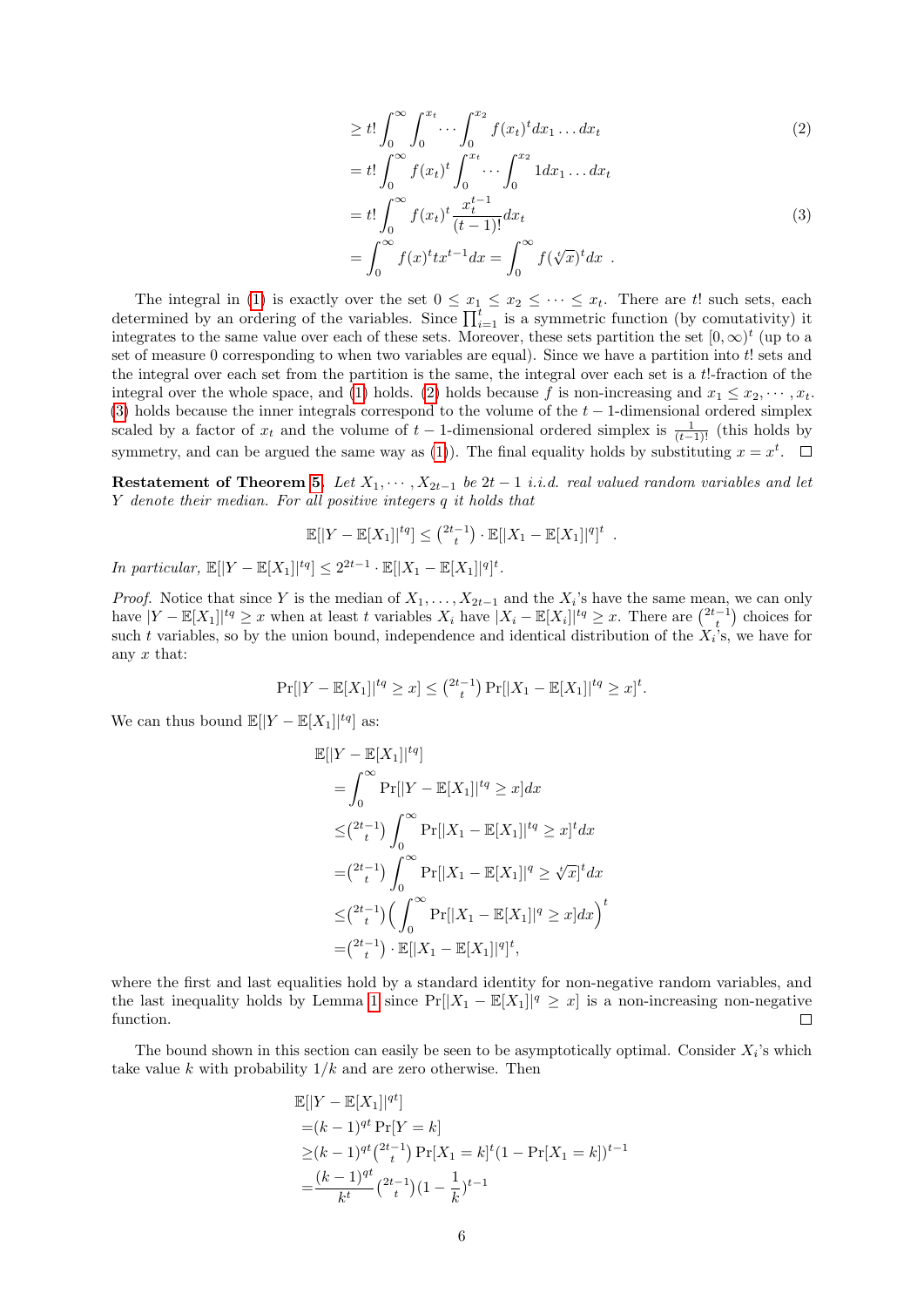$$
\sim (k-1)^{(q-1)t} \binom{2t-1}{t}
$$

where the limit in  $\sim$  is taken for  $k \to \infty$ . On the other hand, the bound given by our theorem is

$$
\binom{2t-1}{t} \mathbb{E}[|X_1 - \mathbb{E}[X_1]|^q]^t
$$

$$
= \binom{2t-1}{t} \left(\frac{1}{k}(k-1)^q\right)^t
$$

$$
\sim (k-1)^{(q-1)t} \binom{2t-1}{t}
$$

### 3 CountSketch

In this section, we prove our new bounds on the variance (Theorem [1\)](#page-1-2) and 4th moment (Theorem [2\)](#page-2-0) for CountSketch with 3 rows ( $t = 2$ ) as well as our general theorem with the median of  $2t - 1$  estimates (Theorem [5\)](#page-3-1).

The bounds on frequency estimation are optimal up to  $1 + o(1)$  factor. This can be seen by considering input consisting of one item with frequency  $s$  and a sketch of size  $s$ . Querying an item with frequency 0 then reproduces the example from the last section for which our bounds are optimal up to  $1 + o(1)$ factor.

**Frequency estimation.** Recall that CountSketch with three rows computes an estimate  $\hat{v}_j^i$  for each of three rows  $i = 1, 2, 3$  and returns the median  $\hat{v}_j$  as its estimate of  $v_j$ . From Theorem [5,](#page-3-1) we see that to obtain variance and 4th moment bounds for  $\hat{v}_j$ , we only need to bound  $\mathbb{E}[|\hat{v}_j^1 - \mathbb{E}[\hat{v}_j^1]|^q]$  for  $q = 1, 2$ . Such bounds essentially follow from previous work and are as follows:

<span id="page-6-0"></span>**Lemma 2.** CountSketch satisfies  $\mathbb{E}[\hat{v}_j^1] = v_j$ ,  $\mathbb{E}[|\hat{v}_j^1 - v_j|] \le ||v||_1/s$  and  $\mathbb{E}[(\hat{v}_j^1 - v_j)^2] \le ||v||_2^2/s$ .

Theorem [1](#page-1-2) follows by instantiating Theorem [5](#page-3-1) with  $q = 1$  and the facts  $\mathbb{E}[\hat{v}_j^1] = v_j$ ,  $\mathbb{E}[\hat{v}_j^1 - v_j] \le ||v||_1/s$ from Lemma [2.](#page-6-0) Theorem [2](#page-2-0) follows by instantiating Theorem [5](#page-3-1) with  $q = 2$  and the facts  $\mathbb{E}[\hat{v}_j^1] = v_j$ ,  $\mathbb{E}[(\hat{v}_j^1 - v_j)^2] \le ||v||_2^2/s$  from Lemma [2.](#page-6-0) Finally, Theorem [3](#page-2-1) also follows as an immediate corollary of Theorem [5](#page-3-1) and Lemma [2.](#page-6-0)

We give the proof of Lemma [2](#page-6-0) in the following for completeness:

*Proof of Lemma [2.](#page-6-0)* For short, let  $X = \hat{v}_j^1$ ,  $g = g_1$  and  $h = h_1$ . We then have:

$$
\mathbb{E}[X] = \mathbb{E}[g(j)A_{1,h(j)}]
$$
  
\n
$$
= \mathbb{E}[g(j)(g(j)v_j + \sum_{i \neq j} 1_{h(i)=h(j)}g(i)v_i)]
$$
  
\n
$$
= v_j + \sum_{i \neq j} \mathbb{E}[1_{h(i)=h(j)}g(j)g(i)]v_i.
$$

By independence of  $h$  and  $g$ , and  $g$  being 2-wise independent, we have

$$
\mathbb{E}[1_{h(i)=h(j)}g(j)g(i)] = \mathbb{E}[1_{h(i)=h(j)}]\mathbb{E}[g(j)]\mathbb{E}[g(j)] = 0
$$

and we conclude  $\mathbb{E}[X] = v_i$ . Next consider

$$
\mathbb{E}[|X - \mathbb{E}[X]|] = \mathbb{E}[|g(j)A_{1,h(j)} - v_j|]
$$
  
\n
$$
= \mathbb{E}[|\sum_{i \neq j} 1_{h(i) = h(j)}g(j)g(i)v_i|]
$$
  
\n
$$
\leq \mathbb{E}[\sum_{i \neq j} |1_{h(i) = h(j)}||g(j)g(i)||v_i|]
$$
  
\n
$$
= \sum_{i \neq j} \mathbb{E}[1_{h(i) = h(j)}||v_i|
$$
  
\n
$$
\leq \sum_{i} |v_i|/s
$$
  
\n
$$
= ||v||_1/s.
$$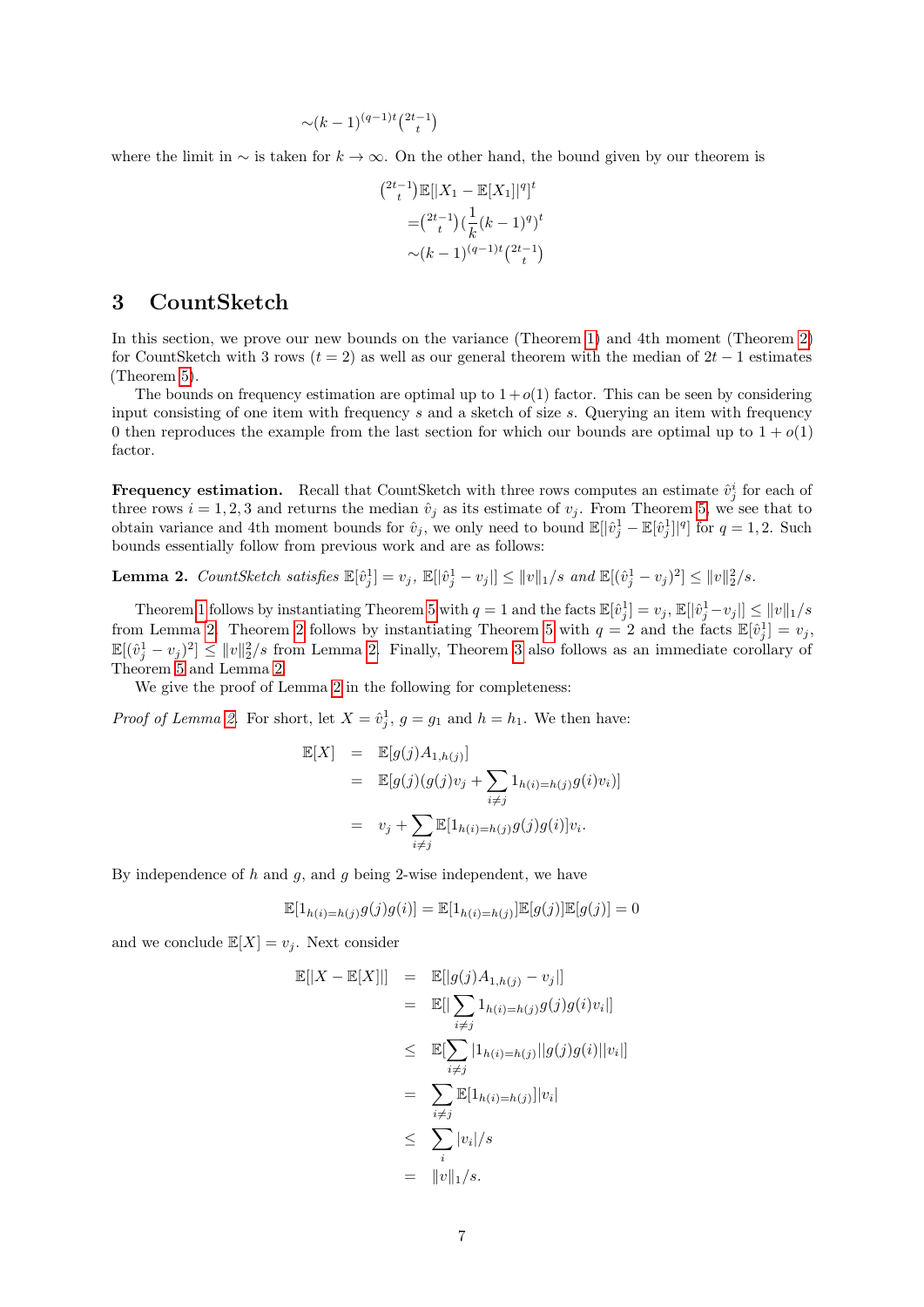Above we used 2-wise independence of h when we concluded that  $\mathbb{E}[1_{h(i)=h(j)}] = \Pr[h(i)=h(j)] \leq 1/s$ for all  $i \neq j$ . Finally consider:

$$
\mathbb{E}[(X - \mathbb{E}[X])^{2}]
$$
\n
$$
= \mathbb{E}\left[\left(\sum_{i \neq j} 1_{h(i) = h(j)} g(j)g(i)v_{i}\right)^{2}\right]
$$
\n
$$
= \mathbb{E}\left[\sum_{i \neq j} \sum_{k \neq j} 1_{h(i) = h(j)} 1_{h(k) = h(j)} g(j)^{2} g(i)g(k)v_{i}v_{k}\right]
$$
\n
$$
= \sum_{i \neq j} \sum_{k \neq j} \mathbb{E}[1_{h(i) = h(j)} 1_{h(k) = h(j)}] \mathbb{E}[g(i)g(k)]v_{i}v_{k}.
$$

Here we notice by 2-wise independence of g that  $\mathbb{E}[g(i)g(k)] = 0$  whenever  $i \neq k$  and 1 otherwise. The above is thus bounded by:

$$
\mathbb{E}[(X - \mathbb{E}[X])^2] \leq \sum_{i \neq j} \mathbb{E}[1_{h(i) = h(j)}^2] v_i^2
$$
  

$$
\leq \sum_{i \neq j} v_i^2 / s
$$
  

$$
\leq ||v||_2^2 / s.
$$

Inner product estimation. Similarly to the case of frequency estimation (point queries), we prove our new guarantees in Theorem [4](#page-2-2) by invoking our general theorems on moments of the median. All we need is moment bounds for a single row. The following is more or less standard. We show the following (which are more or less standard):

<span id="page-7-0"></span>**Lemma 3.** For two vectors  $v, w \in \mathbb{R}^d$ , let  $A^v$  and  $A^w$  denote the two matrices representing a CountSketch of the two vectors when using the same random hash functions. Then  $\mathbb{E}[\langle A_1^v, A_1^w \rangle] = \langle v, w \rangle$ and  $\mathbb{E}[|\langle A_1^v, A_1^w \rangle - \langle v, w \rangle|] \le ||v||_1 ||w||_1/s$ . Moreover, if g is 4-wise independent, then we also have  $\mathbb{E}[(\langle A_1^v, A_1^w \rangle - \langle v, w \rangle)^2] \leq 2||v||_2^2||w||_2^2/s.$ 

Theorem [4](#page-2-2) follows by combining Lemma [3](#page-7-0) and Theorem [5.](#page-3-1)

*Proof.* For short, let  $g = g_1$  and  $h = h_1$ . We start by observing the

$$
\langle A_1^v, A_1^w \rangle = \sum_{i=1}^d \sum_{j=1}^d g(i) v_i g(j) w_j 1_{h(i) = h(j)}.
$$

Using 2-wise independence of  $g$ , we get:

$$
\mathbb{E}[\langle A_1^v, A_1^w \rangle] = \sum_{i=1}^d \sum_{j=1}^d \mathbb{E}[g(i)v_i g(j) w_j 1_{h(i) = h(j)}]
$$
  
\n
$$
= \sum_{i=1}^d \sum_{j=1}^d \mathbb{E}[g(i)g(j)] v_i w_j \mathbb{E}[1_{h(i) = h(j)}]
$$
  
\n
$$
= \sum_{i=1}^d v_i w_i
$$
  
\n
$$
= \langle v, w \rangle.
$$

Next, we see that

 $\mathbb{E}[|\langle A_1^v, A_1^w \rangle - \langle v, w \rangle|]$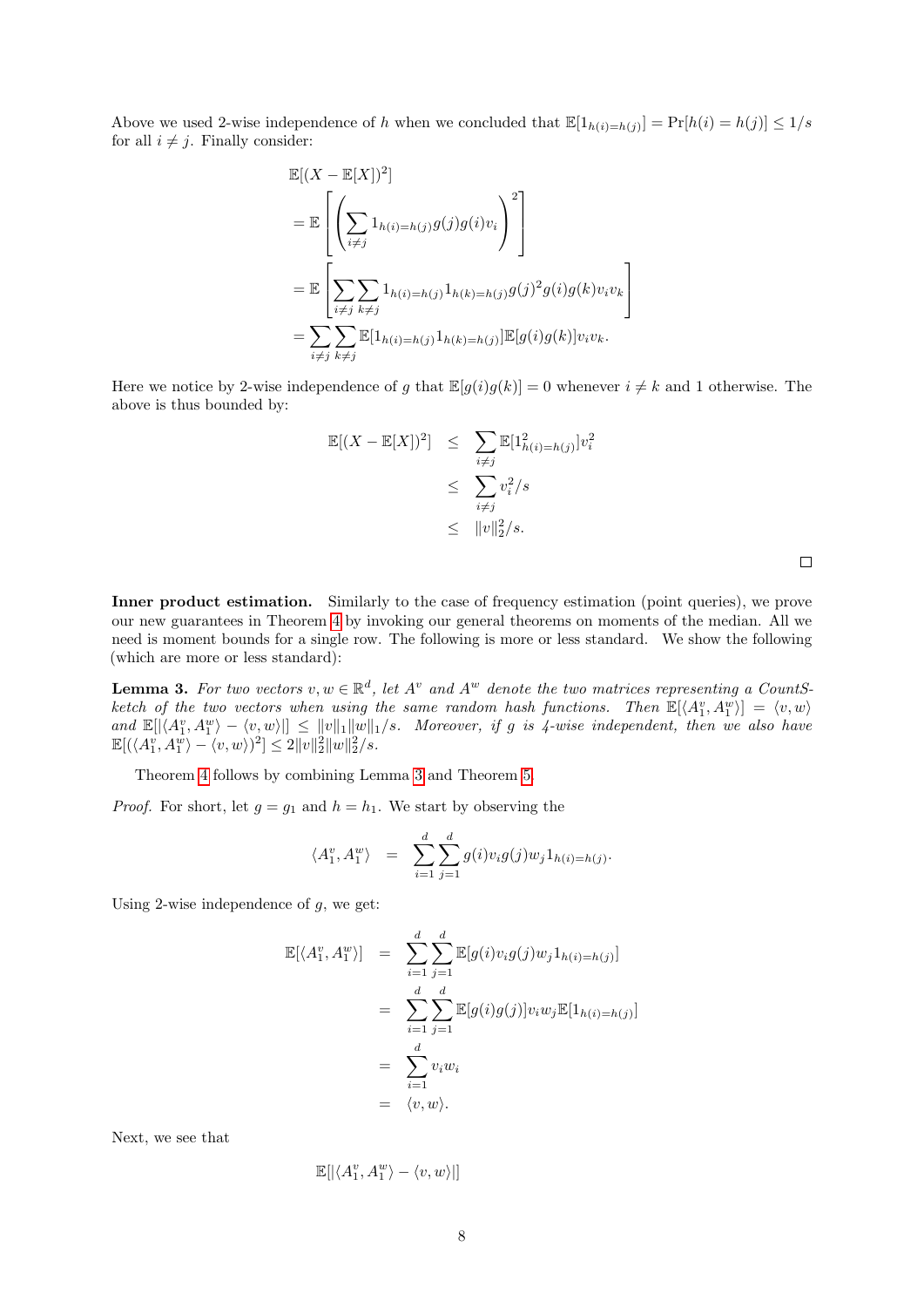$$
= \mathbb{E}\left[\left|\sum_{i=1}^{d}\sum_{j\neq i}g(i)v_{i}g(j)w_{j}1_{h(i)=h(j)}\right|\right]
$$
  
\n
$$
\leq \mathbb{E}\left[\sum_{i=1}^{d}\sum_{j\neq i}|g(i)||v_{i}||g(j)||w_{j}||1_{h(i)=h(j)}|\right]
$$
  
\n
$$
= \sum_{i=1}^{d}\sum_{j\neq i}|v_{i}||w_{j}|\mathbb{E}[1_{h(i)=h(j)}]
$$
  
\n
$$
\leq \sum_{i=1}^{d}|v_{i}|\sum_{j=1}^{d}|w_{j}|/s
$$
  
\n
$$
= ||v||_{1}||w||_{1}/s.
$$

And finally for 4-wise independent  $q$ , we have:

$$
\mathbb{E}[(\langle A_1^v, A_1^w \rangle - \langle v, w \rangle)^2]
$$
\n
$$
= \mathbb{E}\left[\left(\sum_{i=1}^d \sum_{j \neq i} g(i)v_i g(j) w_j 1_{h(i) = h(j)}\right)^2\right]
$$
\n
$$
= \sum_{i=1}^d \sum_{j \neq i} \sum_{a=1}^d \sum_{b \neq a} \mathbb{E}[g(i)v_i g(j) w_j 1_{h(i) = h(j)} g(a) v_a g(b) w_b 1_{h(a) = h(b)}]
$$
\n
$$
= \sum_{i=1}^d \sum_{j \neq i} \sum_{a=1}^d \sum_{b \neq a} v_i w_j \mathbb{E}[1_{h(i) = h(j)} 1_{h(a) = h(b)}] \mathbb{E}[g(i)g(j)g(a)g(b)] v_a w_b.
$$

Recall that  $a \neq b$  and  $i \neq j$ . Thus if  $a \notin \{i, j\}$  or  $b \notin \{i, j\}$ , then at least one  $g(\cdot)$  is independent of the remaining three by 4-wise independence of g. The expectation  $\mathbb{E}[g(i)g(j)g(a)g(b)]$  then splits into the product of the expectation of that single term and the remaining three. Since  $\mathbb{E}[g(\cdot)] = 0$ , the whole term in the sum becomes 0. Thus for any given  $(i, j)$  with  $i \neq j$ , there are two choices of  $(a, b)$  that do not result in the term disappearing, namely  $(a, b) = (i, j)$  and  $(a, b) = (j, i)$ . In both these cases,  $g(i)g(j)g(a)g(b) = 1$ . When  $(a,b) = (i, j)$  we have  $v_iw_jv_aw_b = v_i^2w_j^2$  and when  $(a, b) = (j, i)$  we have  $v_iw_jv_aw_b = v_iw_iv_jw_j$ . Therefore:

$$
\mathbb{E}[(\langle A_1^v, A_1^w \rangle - \langle v, w \rangle)^2]
$$
\n
$$
= \sum_{i=1}^d \sum_{j \neq i} (v_i^2 w_j^2 + v_i w_i v_j w_j) \mathbb{E}[1_{h(i) = h(j)}]
$$
\n
$$
\leq \sum_{i=1}^d \sum_{j=1}^d (v_i^2 w_j^2 + v_i w_i v_j w_j) / s
$$
\n
$$
= \|v\|_2^2 \|w\|_2^2 / s + \sum_{i=1}^d \sum_{j=1}^d v_i w_i v_j w_j / s
$$
\n
$$
= \|v\|_2^2 \|w\|_2^2 / s + \langle v, w \rangle^2 / s.
$$

By Cauchy-Schwartz, we have  $\langle v, w \rangle \le ||v||_2 ||w||_2$  and thus the whole thing is bounded by  $2||v||_2^2 ||w||_2^2/s$ .

## <span id="page-8-0"></span>4 Experiments

In this section, we empirically support our new theoretical bounds by estimating the variance of CountSketch with 1 row and 3 rows on different data sets. We implemented CountSketch in C++ using the multiply-shift hash function  $[7]$  as the 2-wise independent hash functions h and g. We seeded the hash functions using random numbers generated using the built-in Mersenne twister 64-bit pseudorandom generator. Experiments were run both for frequency estimation (Section [4\)](#page-9-0) and for inner product estimation (Section [4\)](#page-10-0).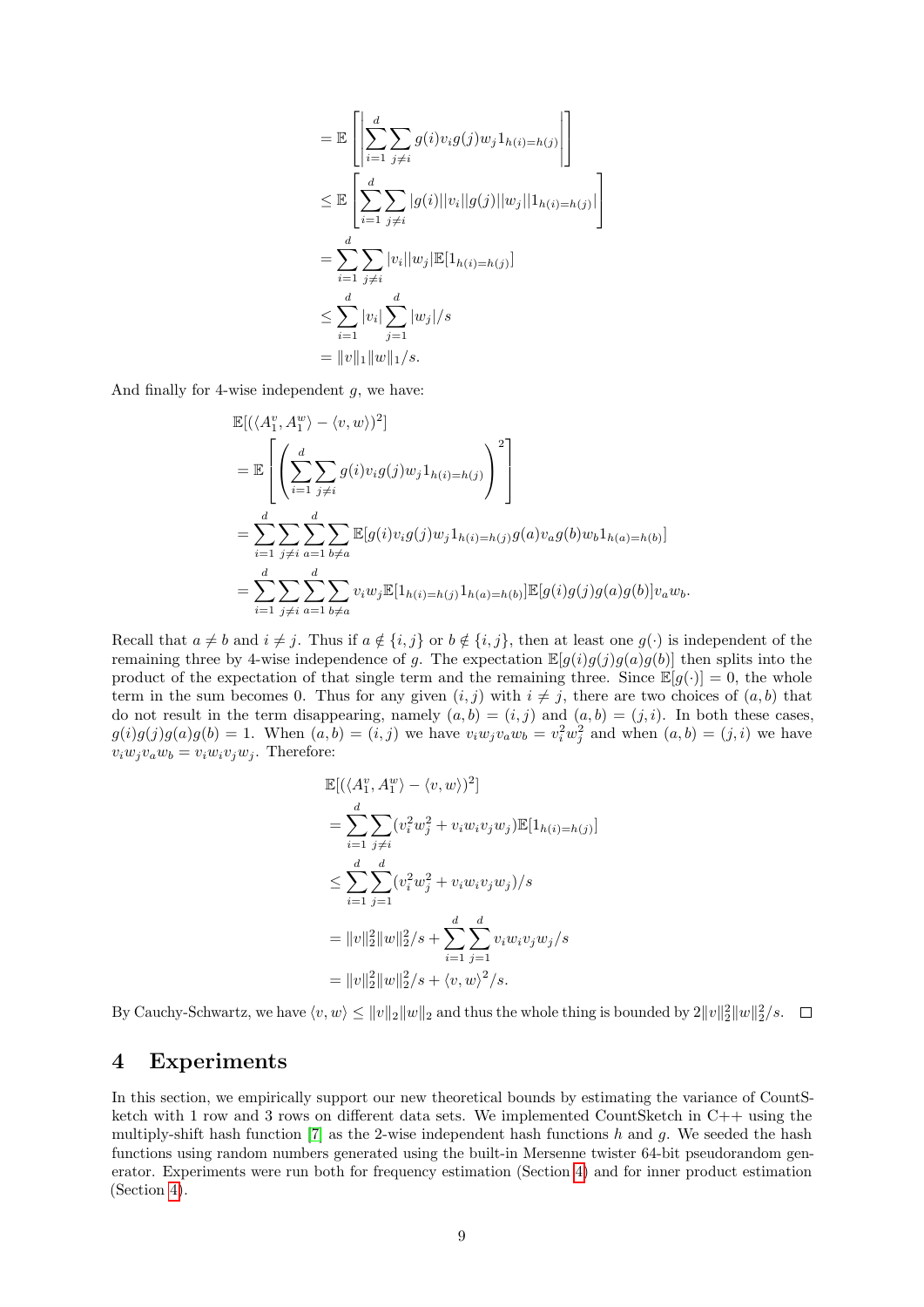<span id="page-9-0"></span>Frequency estimation. We ran experiments on two real-world data sets and two synthetic data sets. The real-world data sets come in the form of a stream of items, with the same item occurring multiple times. Instead of running numerous  $(i, 1)$  updates  $(v_i \leftarrow v_i + 1)$ , we have simply computed the number of occurrences  $c_i$  of each item. We then normalize the occurrences  $c_i \leftarrow c_i / \sum_j c_j$  to obtain unit  $\ell_1$ -norm and then run a single update  $v_i \leftarrow v_i + c_i$  for each item i at the end. This produces the exact same CountSketch as when processing the updates one by one (with normalization). The data sets are described in the following:

- Kosarak: An anonymized click-stream dataset of a Hungarian online news portal. <sup>[2](#page-9-1)</sup> It consists of transactions, each of which has several items. We created a vector with one entry for each item, storing the total number of occurrences of that item. The vector has 41270 entries, and when normalized to have  $\ell_1$ -norm 1, its  $\ell_2$ -norm is 0.112 and the largest entry is 0.075.
- Sentiment140: A collection of 1.6M tweets from Twitter [\[8\]](#page-13-13). We extracted all words that occur at least twice, and created a vector with one entry per word, containing the total number of occurrences of that word in the tweets. The vector has 147071 entries, and when normalized to have  $\ell_1$ -norm 1, its  $\ell_2$ -norm is 0.0773 and the largest entry is 0.0382.
- Zipfian: The Zipfian distribution with skew  $\alpha$  and n items is a probability distribution where the kth item has probability  $k^{-\alpha}/\sum_{j=1}^n j^{\alpha}$ . Such distributions have been shown to fit a large variety of real-world data. We created two data sets with  $n = 1000$  items using skews  $\alpha = 0.8$  and  $\alpha = 1.2$ , considering the vector of probabilities. For  $\alpha = 0.8$ , the  $\ell_2$ -norm is 0.097 and the largest entry is 0.065. For  $\alpha = 1.2$ , the  $\ell_2$ -norm is 0.2713 and the largest entry is 0.231.

The results of the experiments can be seen in Figures [2-](#page-9-2)[5.](#page-10-1) For each experiment, we plot the variance as a function of the number of columns s. We run experiments with  $s = 2^2, 2^3, \ldots, 2^{10}$  on each data set. For each choice of s, we estimate the variance by constructing 1000 CountSketches on the input with new randomness for each. For each CountSketch we pick 100 random items and compute the estimation error for each. We sum the squares of all these estimation errors and divide by  $100 \times 1000$  (for small data sets with less than 5000 items, we instead build  $10^6$  CountSketches and make a single estimation on each).

<span id="page-9-2"></span>

Figure 2: Variance experiments on the Kosarak data set.



Figure 3: Variance experiments on the Sentiment140 data set.

On all four data sets, we make three plots of the data. On the first, we show a log-log plot and observe that in all experiments, the variances look linear on the plot, supporting a polynomial dependency on s. Second, we scale the variances by s and plot it on a linear scale. In all experiments, the scaled variance for  $t = 1$  looks constant, supporting a  $1/s$  dependency on the number of columns s. Third, we scale the variance by  $s^2$  and plot it on a linear scale. The scaled variance for  $t = 2$  looks almost constant in all experiments, supporting a  $1/s^2$  dependency on the number of columns. We remark that our theoretical

<span id="page-9-1"></span><sup>2</sup>Provided by Ferenc Bodon to the FIMI data set located at <http://fimi.uantwerpen.be/data/>.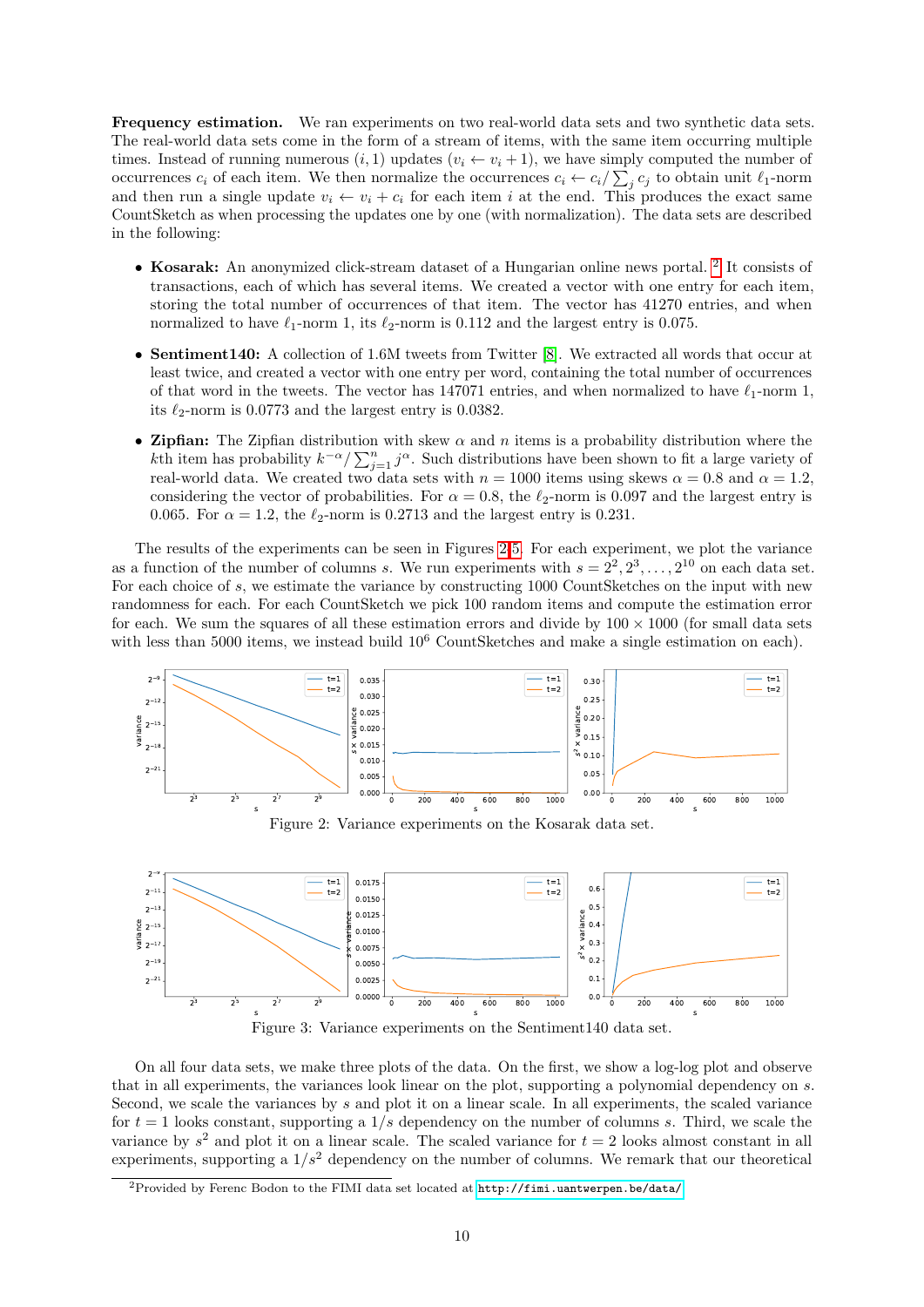<span id="page-10-1"></span>

Figure 5: Variance experiments on Zipfian distribution with skew  $\alpha = 1.2$ .

<span id="page-10-2"></span>bound in Theorem [1](#page-1-2) guarantees  $\mathbb{E}[(\hat{v}_j - v_j)^2] \leq 3||v||_1^2/s^2$ . Since  $||v||_1 = 1$  in all our data sets, so we expect a CountSketch with  $t = 2$  on the third plots to stay below 3 on the y-axis, which it does in all experiments (it even stays below 0.4).

| Data Set                 | Variance $t=1$        | Variance $t=2$        | Ratio |
|--------------------------|-----------------------|-----------------------|-------|
| Kosarak                  | $1.25 \times 10^{-5}$ | $1.42 \times 10^{-7}$ | 88.0  |
| Sentiment <sub>140</sub> | $5.94 \times 10^{-6}$ | $2.13 \times 10^{-7}$ | 27.9  |
| Zipfian $\alpha = 0.8$   | $9.56 \times 10^{-6}$ | $2.09 \times 10^{-7}$ | 45.7  |
| Zipfian $\alpha = 1.2$   | $6.94 \times 10^{-5}$ | $3.99 \times 10^{-7}$ | 173.9 |

Table 1: Variances for different data sets with 2 and 3 rows  $(t = 1, 2)$  of CountSketch. In all experiments, we consider a CountSketch with  $s = 1024$  columns. The ratio in the last column of the table gives the relative difference between using 1 and 3 rows.

Table [1](#page-10-2) shows the variance on the different data sets using CountSketch with  $s = 1024$  rows. In all cases, that increasing CountSketch parameter  $t$  from 1 to 2 clearly provides major reductions in variance, ranging from a factor about 28 to 174.

We also perform experiments measuring the 4th moment of the estimation errors. The results of these experiments can be seen in Figures [6-](#page-10-3)[9.](#page-11-0)

<span id="page-10-3"></span>

Figure 6: 4th moment experiments on the Kosarak data set.

Again, we have plotted the 4th moment times s and the 4th moment times  $s^2$ . Similar to the variance experiments, it appears that CountSketch with  $t = 1$  has a 4th moment error growing as  $1/s$  and with  $t = 2$  it grows as  $1/s^2$ , supporting our new theoretical findings in Theorem [2.](#page-2-0)

To summarize, we believe our empirical findings support our new theoretical bounds on the variance and 4th moment. Moreover, our results strongly suggest that practitioners use  $t \geq 2$  with CountSketch as it provides major reductions in variance at little increase in time and memory efficiency.

<span id="page-10-0"></span>Inner product estimation. In the following, we perform experiments where we use CountSketch for inner product estimation. We perform experiments on two data sets, a synthetic and a real-world data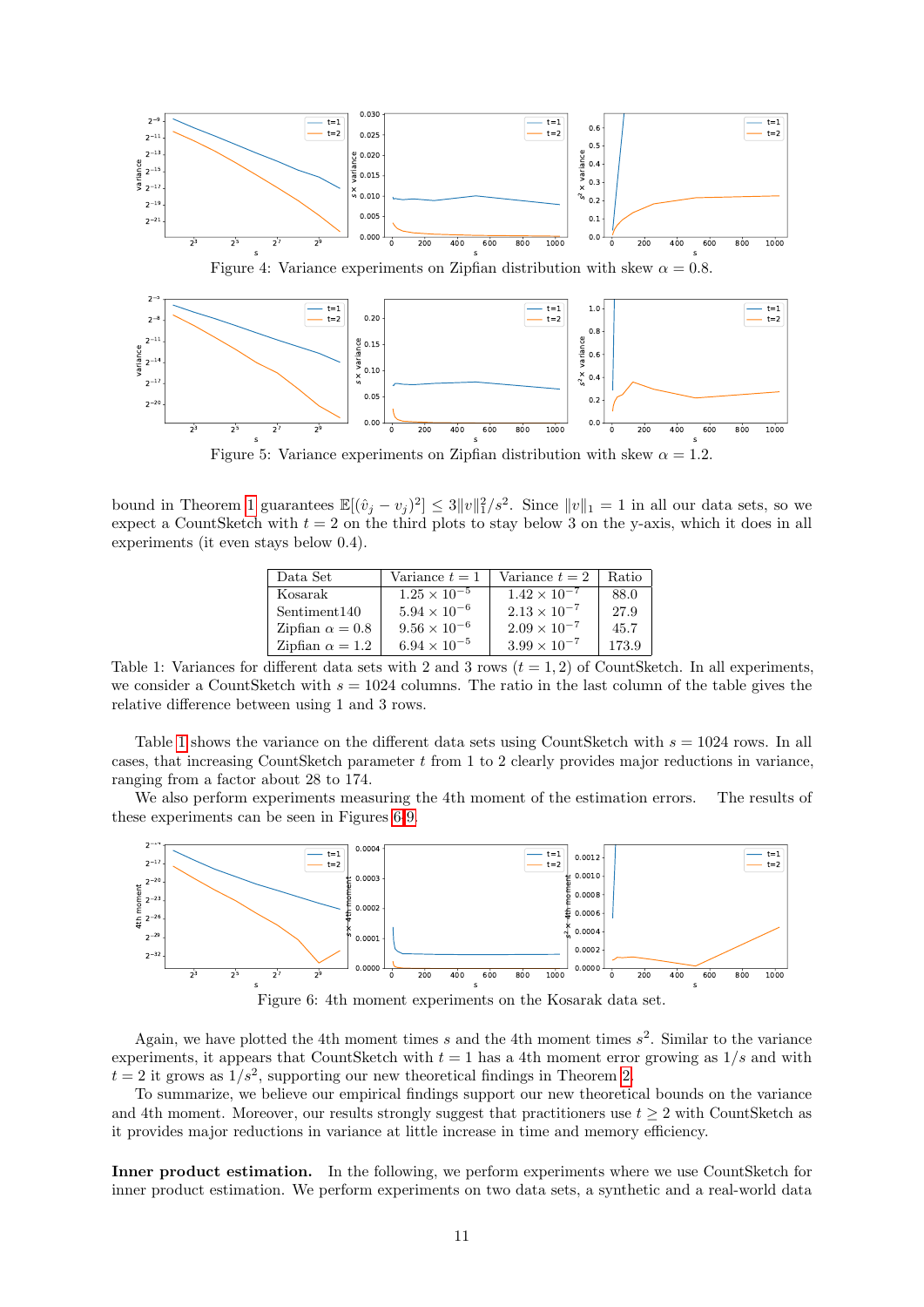

<span id="page-11-0"></span>Figure 9: 4th moment experiments on Zipfian distribution with skew  $\alpha = 1.2$ .

set:

- Disjoint 64 non-zeros: A synthetic data set with two vectors both having 64 non-zero entries each with value  $1/64$ . The two vectors have disjoint supports and thus inner product 0. The  $\ell_2$ -norm of the vectors is  $1/8 = 0.125$  and the largest entry is  $1/64 \approx 0.0156$ .
- News20: A collection of newsgroup documents on different topics<sup>[3](#page-11-1)</sup>. Each document is represented by a tf-idf vector constructed on the words occurring in the documents. We used the training part of the data set for our experiments. The data set has 11314 distinct vectors. For comparison to our theoretical bounds, we normalize the vector v representing each document such that it has  $||v||_1 = 1$ . After normalization, the average  $\ell_2$ -norm of a document vector is 0.1235 and the average largest entry is 0.0498.

<span id="page-11-2"></span>

Figure 10: Variance experiments on the Disjoint 64 Non-Zeros data set.

For the Disjoint 64 Non-Zeros data set, for  $10^6$  iterations, we constructed a new CountSketch on the two vectors using the same random hash functions. We then computed the squared error of the estimates and averaged over all  $10^6$  iterations. For the News20 data set, we run 1000 iterations where we pick new

<span id="page-11-1"></span><sup>3</sup><http://qwone.com/~jason/20Newsgroups/>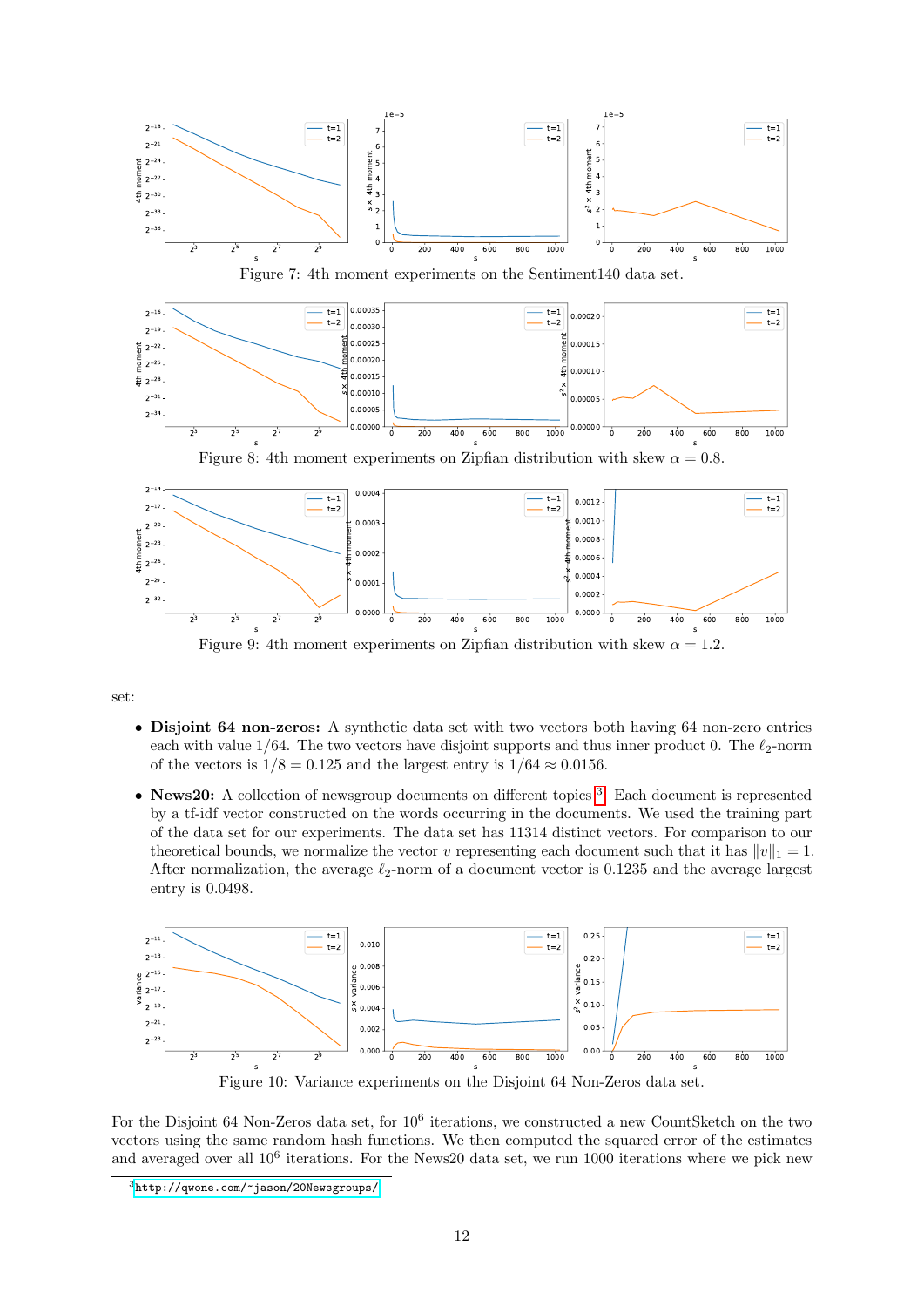<span id="page-12-2"></span>

<span id="page-12-3"></span>Figure 12: Variance experiments on the News20 data set and number of columns up to  $s$  $2^{20}$ .

random hash functions in each iteration. In an iteration, we pick 100 random pairs of distinct vectors, build a CountSketch on both vectors in a pair, and compute the squared estimation error. We finally average over all  $100 \times 1000$  $100 \times 1000$  $100 \times 1000$  pairs. Figure 10 shows the results of experiments on the Disjoint 64 Non-Zeros data set. As before, these plots fit our theoretical guarantees in Theorem [4.](#page-2-2)

Finally, we have run experiments on the News20 data set. The results are shown in Figure [11.](#page-12-2) Unlike in previous experiments, it appears that CountSketch with 3 rows  $(t = 2)$  has a variance decreasing as  $1/s$ , not  $1/s^2$ . To explain this, recall that the guarantee from Theorem [4](#page-2-2) is  $\mathbb{E}[(X - \langle v, w \rangle)^2] \le$  $\min\{3||v||_1^2||w||_q^2/s^2, 2||v||_2^2||w||_2^2\}$ . In the News20 data set, the average  $||v||_2$  is 0.1235. When this is raised to the fourth power (it appears in both  $||v||_2^2$  and  $||w||_2^2$ ) it becomes very small compared to  $||v||_1^2 ||w||_1^2 = 1$ , thus the  $1/s^2$  dependency should only kick in for large values of s. To confirm this, we have run more experiments, this time with values of s ranging from  $2^{10}$  to  $2^{20}$ . The results are shown in Figure [12.](#page-12-3)

With these larger values of s, we see the expected  $1/s^2$  dependency in the variance for  $t = 2$ . To conclude on this, one may need a larger value of s to see the  $1/s<sup>2</sup>$  behaviour in variance when performing inner product estimation compared to frequency estimation. This is due to the dependency on the product of two vectors of either  $||v||_1^2||w||_2^2$  or  $||v||_2^2||w||_2^2$  compared to just the single dependency on  $||v||_1^2$  and  $||v||_2^2$ for frequency estimation.

As with frequency estimation, we also experimentally examine the 4th moments. For the results of these experiments, see Figures [13](#page-12-4) and [14.](#page-13-14)

<span id="page-12-4"></span>

Figure 13: 4th moment experiments on the Disjoint 64 Non-Zeros data set.

# References

- <span id="page-12-0"></span>[1] Amirali Aghazadeh, Ryan Spring, Daniel LeJeune, Gautam Dasarathy, Anshumali Shrivastava, and Richard G. Baraniuk. Mission: Ultra large-scale feature selection using count-sketches. In Proceedings of annual International Conference on Machine Learning (ICML), pages 80–88. PMLR, 2018.
- <span id="page-12-1"></span>[2] Thomas D Ahle, Michael Kapralov, Jakob BT Knudsen, Rasmus Pagh, Ameya Velingker, David P